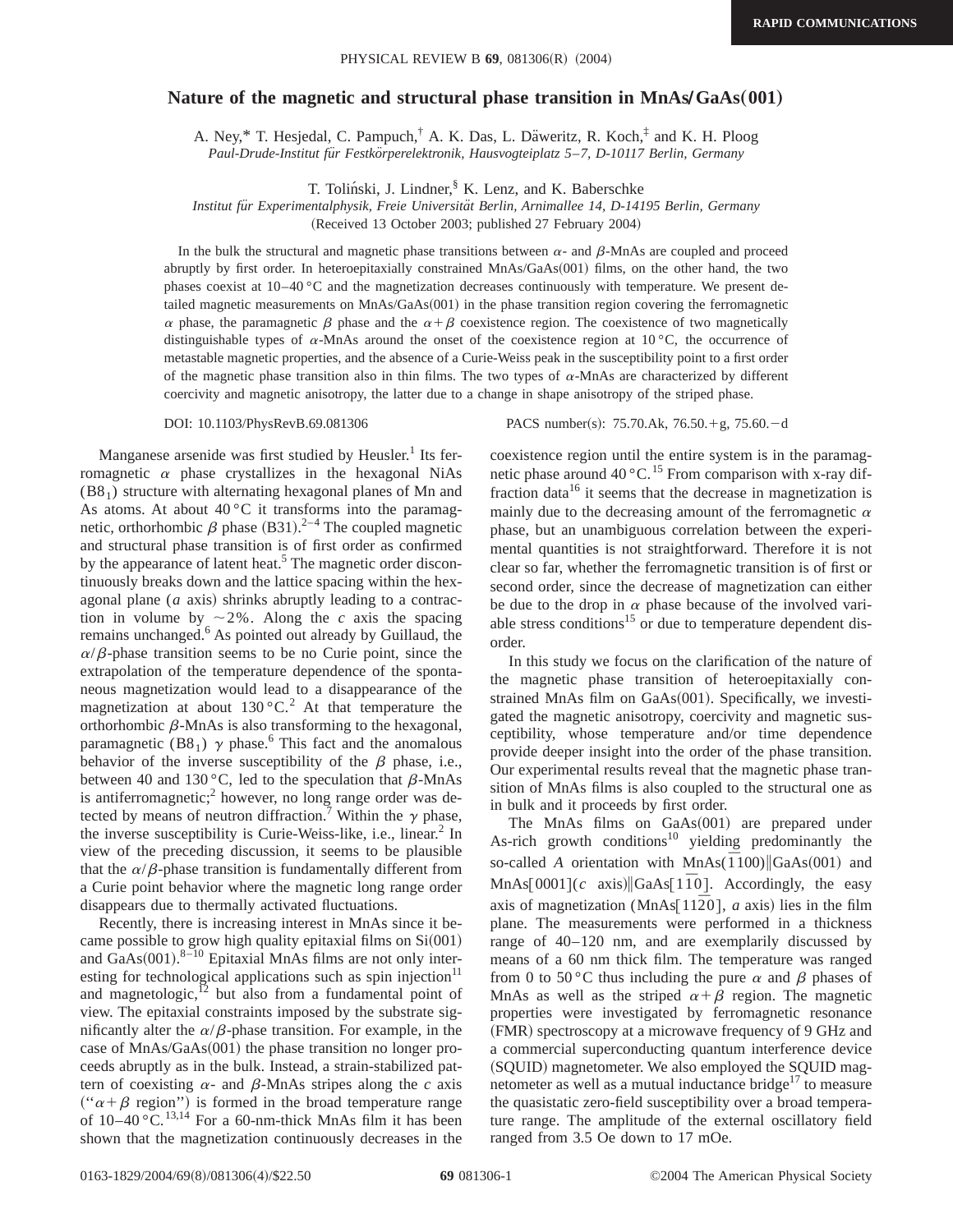

FIG. 1. (Color online) FMR of 60 nm MnAs/GaAs(001): Resonance field  $(H_{res})$  as function of temperature with an external field applied perpendicular to the film plane. The transition temperatures from the  $\alpha$  to the striped  $\alpha + \beta$  region and to the  $\beta$  phase are indicated by the dashed lines; the coexistence range of the two types of  $\alpha$ -MnAs (see text) is shaded in gray. The inset shows the FMR spectra taken at different temperatures with the two resonance fields marked by arrows.

The presence of magnetic anisotropy and magnetic hysteresis are characteristics of ferromagnetism. With FMR spectroscopy, the magnetic anisotropy of  $\alpha$ -MnAs can be determined. Figure 1 shows FMR spectra of 60 nm MnAs/ GaAs $(001)$  around 10 °C (inset) and the resulting resonance field  $H_{res}$  (marked by the arrows in the inset) as a function of temperature. The respective value of  $H_{\text{res}}$  is given by the FMR resonance condition relating  $H_{res}$  to the microwave frequency  $\omega = 2 \pi f$ . In our experiments the external field  $\tilde{H}$  was applied perpendicular to the film plane. Under the assumption that  $\tilde{H}$  is large enough to align the magnetization  $\tilde{M}$ parallel to the film normal, the resonance condition is given by

$$
\frac{\omega}{\gamma} = \{ [H - (M_{\text{eff}}^{\perp} - M_{\text{eff}}^{\parallel})][H - M_{\text{eff}}^{\perp}] \}^{1/2}.
$$
 (1)

Here  $\gamma = g \cdot \mu_B / \hbar$  is the gyromagnetic ratio,  $M_{\text{eff}}^{\perp} = N_b M$  $-2K_{2\perp}/M$  and  $M_{\text{eff}}^{\parallel} = N_a M - 2K_{2\parallel}/M$  are the effective anisotropy fields out of and in the film plane, respectively. They include the intrinsic anisotropy fields  $2K_{2i}/M$  and a contribution due to the demagnetizing field  $(N_iM)$ .  $M_{\text{eff}}^{\parallel}$  is a measure of the anisotropy between the hexagonal *c* axis and the *a* axis, whereas  $M_{\text{eff}}^{\perp}$  describes the anisotropy between the *c* axis and the film normal (*b* axis). For  $M_{\text{eff}}^{\perp}$  < 0 (> 0) an inplane (out-of-plane, *b* axis) magnetization is preferred, whereas  $M_{\text{eff}}^{\parallel} < 0$  (>0) then favors the *a* axis (*c* axis). For our MnAs films it has been shown that both quantities are negative and  $M_{\text{eff}}^{\parallel}$  is larger than  $M_{\text{eff}}^{\perp}$  so that the *a* axis is the easy axis of magnetization.<sup>18</sup> Note that without magnetic anisotropy (i.e.,  $M_{\text{eff}}^{\perp} = M_{\text{eff}}^{\parallel} = 0$ ) Eq. (1) reduces to  $\omega / \gamma = H$ which is the well-known condition for an isotropic system. For the given microwave frequency of  $f = 9$  GHz and for a "spin-only" *g* factor of 2,  $H_{res}$  is 3.2 kOe, in the following referred to as the "isotropic value." From Eq.  $(1)$  it follows



FIG. 2. (Color online) Magnetization (squares) and coercivity (triangles) of 60 nm MnAs/GaAs $(001)$ : The data are taken from complete hysteresis loops measured by SQUID as a function of the temperature (see inset). Whereas the magnetization decreases continuously with increasing the temperature, the coercive field is increased by a factor of three in the  $\alpha + \beta$  region.

that for a given microwave frequency the  $M_{\text{eff}}^i$  shift the resonance field away from the isotropic value. In the case of negative  $M_{\text{eff}}^i$  the resonance field increases compared to the isotropic value. Thus, the resonance line below  $10\degree C$  at fields around 10 kOe (see Fig. 1) indicates that the out-ofplane direction is a magnetically hard axis. The resonance field shifts towards the isotropic value with increasing temperature revealing decreasing magnetic anisotropy. However, at about  $10^{\circ}$ C, a second, coexisting line appears at a clearly decreased resonance field of 7 kOe. At this temperature, obviously two magnetically distinguishable types of ferromagnetic MnAs coexist which are characterized by different magnetic anisotropy. For the homogeneous  $\alpha$ -MnAs film (termed  $\alpha_F$ -MnAs) the demagnetizing factors are  $N_a = N_c$ =0, and  $N_b$ =4 $\pi$  (indices refer to crystallographic axes).  $\alpha$ -MnAs in the  $\alpha + \beta$  region (termed  $\alpha_s$ -MnAs), on the contrary, has a different demagnetizing factor of  $N_a=0.16$  $\cdot$  4 $\pi$ , *N<sub>c</sub>*=0, and *N<sub>b</sub>*=0.84 $\cdot$ 4 $\pi$  due to the finite width of the stripes.<sup>18</sup> Using the anisotropy values ( $K_{2i}$ ) from Ref. 18 and the two different sets of demagnetizing factors, Eq.  $(1)$  yields indeed a change of  $H_{res}$  that quantitatively agrees with the observed difference of about 3 kOe. Accordingly, the two different anisotropies are the result of the different spatial distribution of  $\alpha$ -MnAs within the film. We interpret this as a coexistence of  $\alpha_F$ -MnAs which is magnetically identical to a homogeneous film and  $\alpha_s$ -MnAs located in the striped  $\alpha$ +  $\beta$  region. Note that  $\alpha_F$  and  $\alpha_S$  are not different phases or different crystallographic structures of MnAs, but merely exhibit different magnetic properties due to the changed spatial distribution. There is a small temperature range where  $\alpha_F$ and  $\alpha_s$ -MnAs coexist (shaded in Fig. 1). At higher temperatures only the line of  $\alpha_s$ -MnAs is observed, and the signal continuously decreases and approaches to that of paramagnetic  $\beta$ -MnAs at about 40 °C.

Figure 2 collects SQUID results of 60 nm thick MnAs/  $GaAs(001)$ . It shows the temperature dependence of the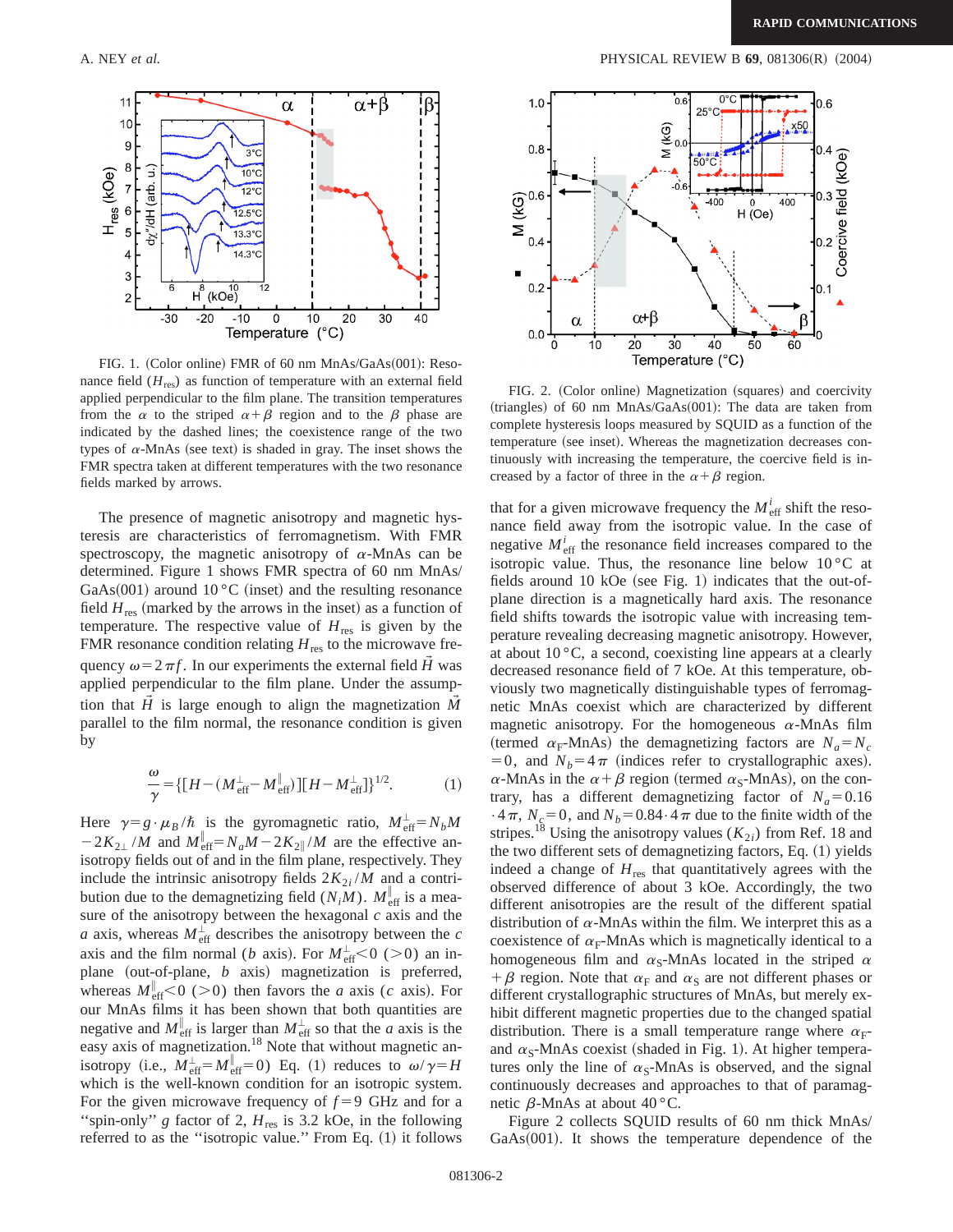

FIG. 3. (Color online) Metastable magnetic properties of 60 nm MnAs/GaAs(001): The coercivity at different temperatures is plotted as a function of the number of magnetization reversals, deduced from subsequently measured magnetic hysteresis loops. Prior to each sequence of hysteresis loops at a given temperature the sample was heated to 50 °C to establish the paramagnetic  $\beta$  phase as a reproducible initial state. Then the sample was cooled either in zero field  $(ZFC)$  or in an external field of 5 kOe  $(FC)$ .

magnetization (squares) as well as of the coercivity (triangles), both quantities deduced from magnetic hysteresis loops along the easy *a* axis. The hysteresis loops included in the inset of Fig. 2 are taken at  $0 °C$ ,  $25 °C$ , and  $50 °C$  (data at  $50^{\circ}$ C are enlarged by a factor of 50) and correspond to  $\alpha_{\rm F}$ ,  $\alpha_{\rm S}$ -MnAs, and to the almost completely formed  $\beta$ phase, respectively. Note that below  $50^{\circ}$ C all loops are squarelike indicating strong magnetic interaction between  $\alpha_{\rm F}$ - and/or  $\alpha_{\rm S}$ -MnAs. The experimental magnetization at  $0 °C$  is 0.70(5) kG [corresponding to an effective moment of 2.6(2)  $\mu_B$  per Mn atom] in good agreement with the bulk<sup>19</sup> and continuously decreases with temperature. Surprisingly, the coercive field of  $\alpha_s$ -MnAs between 20 and 30 °C is larger by a factor of three compared to  $\alpha_F$ -MnAs at 0 °C, whereas usually the coercivity decreases with increasing temperature. Therefore the temperature dependence of the coercivity allows to distinguish between  $\alpha_s$ - and  $\alpha_F$ -MnAs. Upon approaching the  $\beta$  phase the magnetization drops to very small values, whereas the coercivity of the remaining  $\alpha$ <sub>S</sub>-MnAs is still relatively high (see also hysteresis at 50 °C in the inset). Obviously the vanishing magnetization is not accompanied by a comparable decrease of coercivity as usually observed when approaching the Curie temperature. The residual tiny hysteresis loops observable above 50 °C are more rounded than the one in the inset of Fig. 2. We attribute them to a small fraction of  $\alpha$ -MnAs grains in an altered strain state, e.g., at defects or at the interface, which transform at even higher temperatures, however, this fraction is below 0.5% of the entire film.

Our time- and field-dependent SQUID investigations provide further clues on the phase transition. In Fig. 3 the coercive field measured at various temperatures is plotted as a function of the number of magnetization reversals. Prior to each sequence of hysteresis loops at a given temperature the sample was heated to 50 °C to establish the paramagnetic  $\beta$ 

phase as a reproducible initial state. Then the sample was cooled down to temperatures between 30 and 0 °C in an applied external magnetic field of 5 kOe and four hysteresis loops were recorded in a row, corresponding to eight magnetization reversals. The coercivity of  $\alpha_s$ -MnAs at 20 and  $30 °C$  is about 375 Oe for each reversal (Fig. 3, squares, circles), whereas the coercivity of  $\alpha_F$ -MnAs measured at  $0 °C$  is about 100 Oe (Fig. 3, asterisks). Interestingly, the hysteresis recorded at  $10^{\circ}$ C, i.e., in the region where the two ferromagnetic resonance lines are detected, reveals a coercive field that is initially as high as at 20 and 30 °C. However, it reduces to the value measured at 0 °C after a complete hysteresis cycle. The shaded area in Fig. 2 indicates the interval in which the measured coercivity ranges, whereas the respective data points represent the average value. The metastable behavior is reproducible, excluding irreversible structural changes due to the cooling and heating procedure  $(Fig. 3, triangles I and II).$  Note that the coercive field is reduced after the first reversal leading to an asymmetric hysteresis loop as in exchange biased systems. Subsequent loops then are symmetric. If the sample is cooled in zero field, the high coercivity value of  $\alpha_s$ -MnAs is not observed (Fig. 3, hexagons) and each reversal has the same low coercivity of  $\alpha_F$ -MnAs. From the measurements we conclude that the resulting asymmetric first hysteresis loop at 10 °C and the field-cooled (FC) vs zero-field-cooled (ZFC) behavior cannot be explained by exchange bias of the sample as suspected earlier $^{20}$  but represents a metastable magnetic behavior. This is further supported by the time dependence of the coercive field. Upon cooling the sample in applied field down to  $10\degree$ C and recording the first hysteresis after a two hours delay (Fig. 3, diamonds) only the low coercive field values are obtained. Thus, the transformation of the  $\alpha_s$ - to the  $\alpha_F$ -MnAs is metastable with respect to both time and field in a small temperature range around 10 °C.

Above  $20^{\circ}$ C the continuous decrease of anisotropy (Fig. 1) and magnetization (Fig. 2) seems to suggest a Curie-point behavior for the disappearance of the ferromagnetic order. However, the unusually high coercivity of the remaining small fractions of  $\alpha_s$ -MnAs at 50 °C and the observed metastability contradict a Curie-point behavior. To get further experimental support for this interpretation we measured also the quasistatic zero-field susceptibility  $\chi$  both with SQUID and the mutual inductance bridge. At the Curie temperature  $T_c$  a clear Curie-Weiss peak of  $\chi$  due to fluctuations can typically be expected. While a small susceptibility peak is visible around  $40^{\circ}$ C using the largest modulation amplitude of 3.5 Oe (not shown), we were not able to detect any susceptibility peak at smaller oscillating external fields down to 17 mOe. Since reliable  $\chi$  values are only obtained at small external oscillatory fields,<sup>21</sup> the  $\chi$  signal observed at higher oscillatory field is an artifact originating from reversal of the magnetization of MnAs regions having a coercivity smaller than the oscillatory field, i.e., regions where the  $\alpha$ -MnAs is close to the structural transition to the  $\beta$  phase, thus having vanishing coercivitiy. The absence of a Curie-Weiss peak therefore points towards the absence of a Curie-point behavior.

In view of our experimental findings we conclude that the